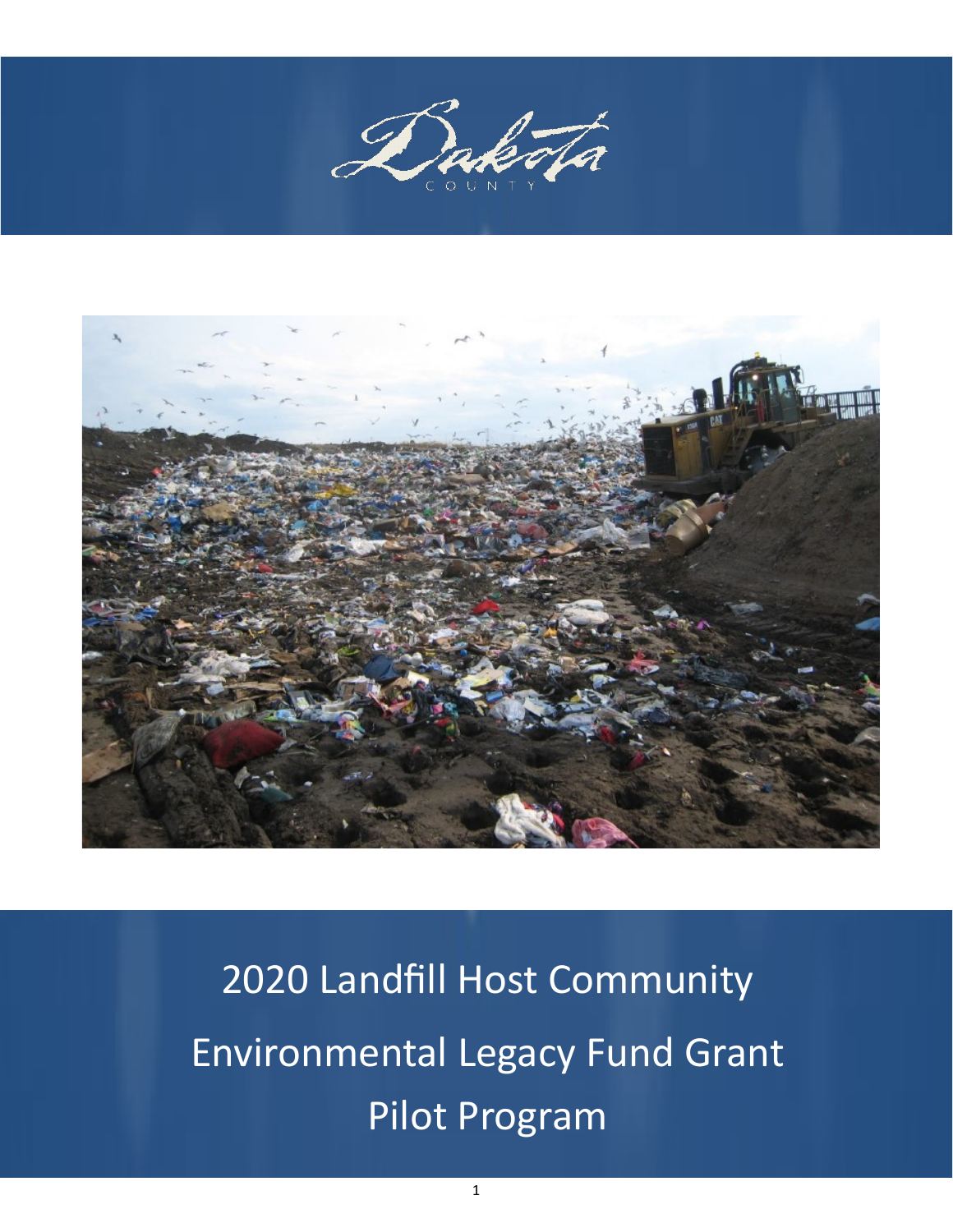## **Application**

## **Dakota County Landfill Host Community**

**Environmental Legacy Fund Grant Pilot Program** 

Dakota County Physical Development Division

14955 Galaxie Avenue

Apple Valley, Minnesota 55413

#### **DEPARTMENT CONTACTS:**

**Erin Stwora,** Deputy Director, Physical Development Division, Erin.Stwora@co.dakota.mn.us

**Kelly Dumais,** Project Coordinator, Physical Development Division, Kelly.Dumais@co.dakota.mn.us

### **INFORMATION AND ELLIGIBILITY**

Dakota County collects Landfill Host Fees to mitigate the negative effects of landfills. The Environmental Legacy Fund supports programs and projects for the purposes of "protection, preservation, or enhancement of the environment." In pursuit of this mission, the County is initiating a pilot grant program to distribute up to three million dollars of funding to the following communities:

- **Burnsville**
- Coates
- Inver Grove Heights
- Rosemount
- South St. Paul

Applicants must be representatives from the identified communities. Individuals and non-governmental organizations are not eligible to receive these funds. Applicant cities must demonstrate how their proposed project(s) meet the purposes for the use of the Environmental Legacy Fund, and meet County funding requirements (legal, policy, etc.) Eligible applications will demonstrate:

- Clear alignment with targeted themes.
- Clear articulation of project plan and schedule, budget, goals, metrics and data collection process.
- Clear potential to reduce the negative impacts of hosting a landfill.
- Sufficient, credible, and current insurance, licensing and other documentation, as appropriate.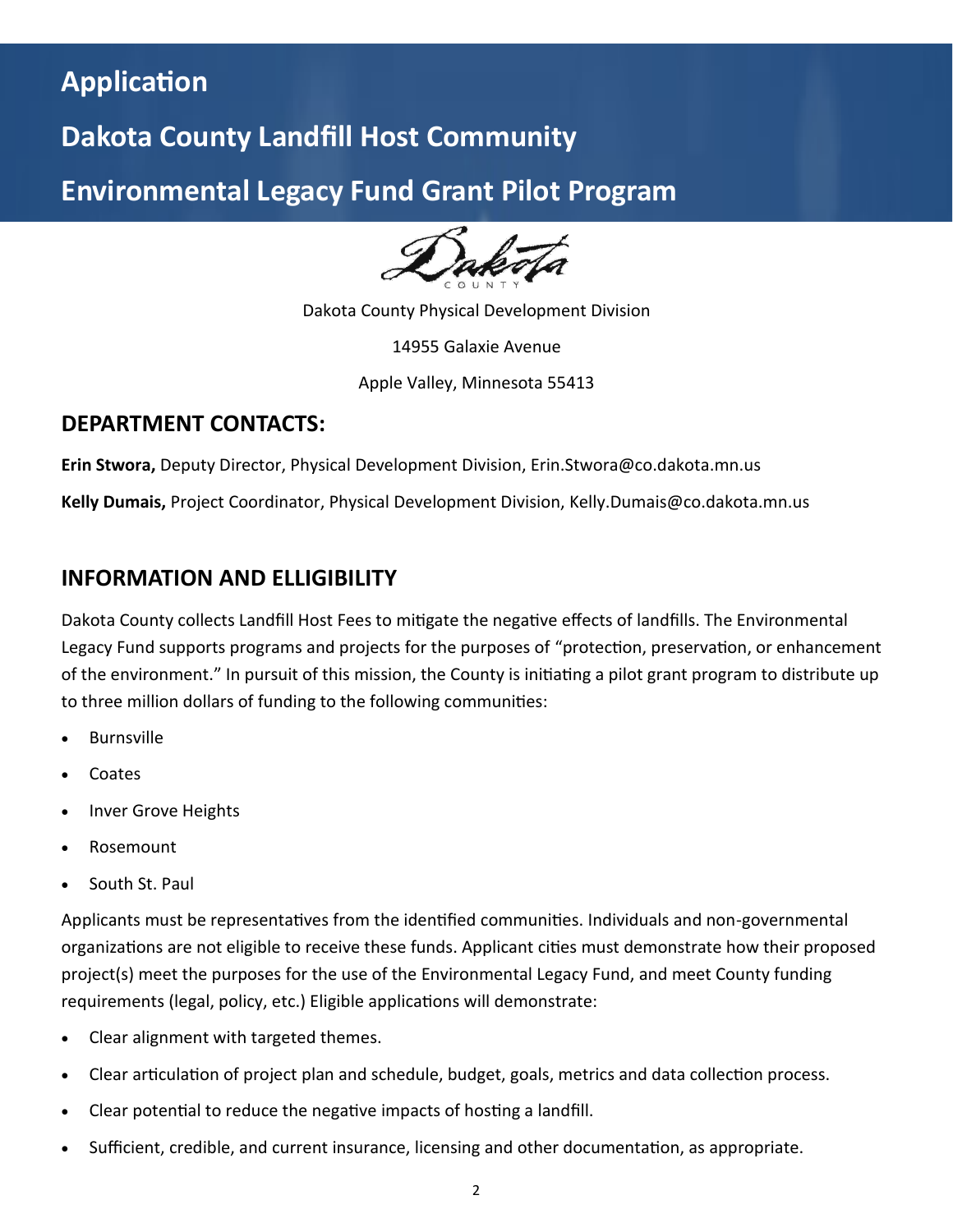## **APPLICATION PROCESS AND TIMELINE**

Up to \$3 million is available. Grant monies may be spent over two (2) years.

#### **Eligible ELF Expenditure Categories**

- 1. Economic development activities including land acquisition, demolition and relocation through an agreement with the Dakota County Community Development Agency (CDA).
- 2. Brownfield redevelopment activities, including land acquisition and remediation for park and greenway improvements connecting county/regional parks and greenways.
- 3. Natural resource conservation and restoration projects.
- 4. Activities supporting the Dakota County Solid Waste Master Plan.

Eligible projects must fall under one of these targeted themes and project types.

#### **APPLICATION SUBMISSION**

Submissions should include the outlined application materials and any additional materials outlining the proposed use of grant funds.

Complete applications, including all required documentation, should be submitted to Erin Stwora, Erin.Stwora@co.dakota.mn.us with the subject line "DC Landfill Host Community ELF Grant Program." All applications will receive an electronic confirmation of receipt from Dakota County Staff.

## **Community Hosts** Landfill

#### Odor  $\bullet$

- **Noise**  $\bullet$
- **Air Pollutants**  $\bullet$
- Unsightliness  $\bullet$
- Heavy truck traffic  $\bullet$
- Litter  $\bullet$



- **Costlier road repairs**  $\bullet$
- Increased obstacles to  $\bullet$ development and redevelopment
- Lower tax base/higher rates  $\bullet$ for host school district and city

**Landfill Host** Community Environmental Legacy Fund (ELF) Grant **Pilot Program**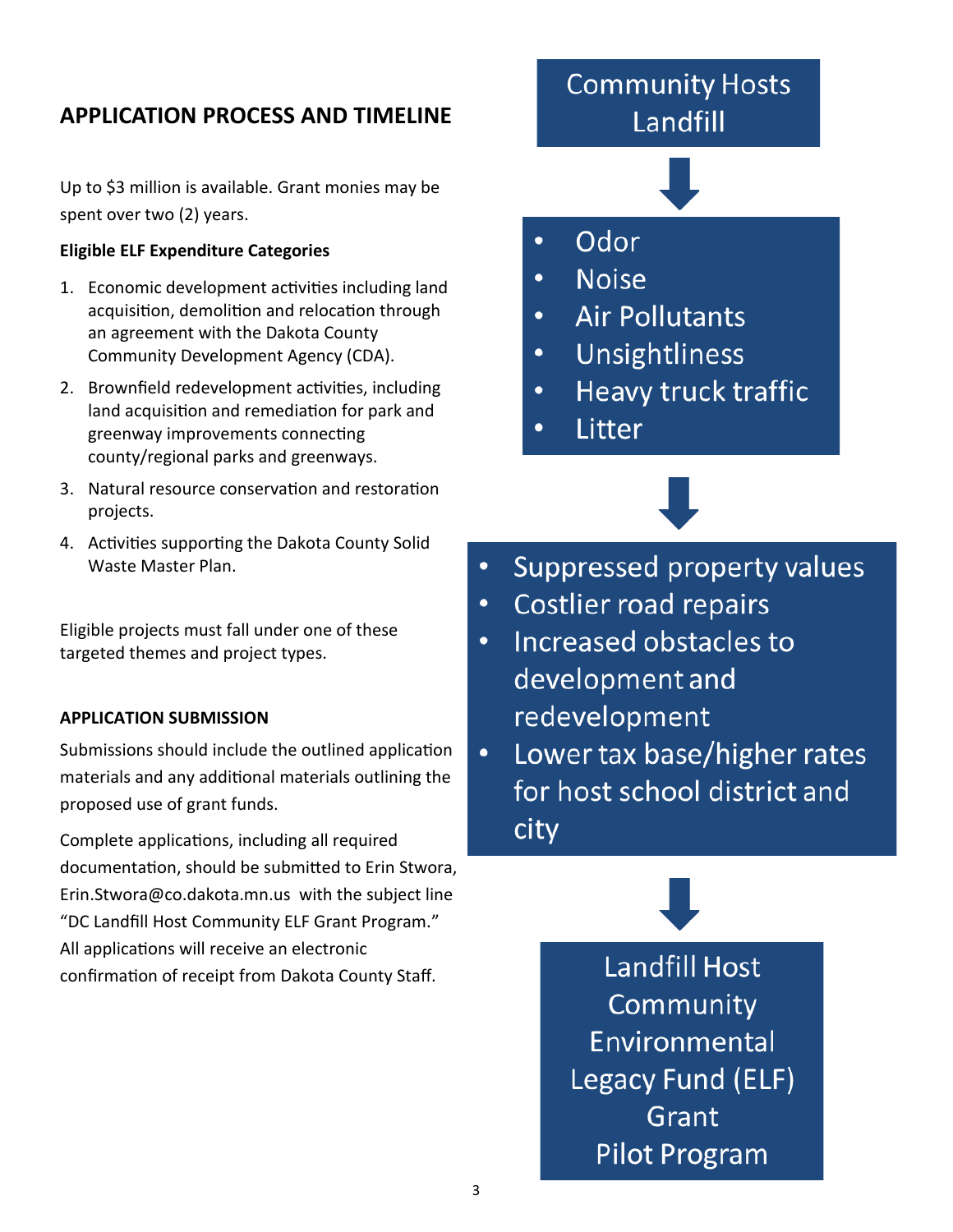#### **Award Process**

Grant Applications will be due April 1, 2020. Applicants will present their proposals to the Physical Development Committee of the Whole. After reviewing the applications, the County Board may select and award the grant dollars.

| <b>Applications Open</b> | <b>Applications Due</b> | <b>County Review Process and</b><br>Award                               |
|--------------------------|-------------------------|-------------------------------------------------------------------------|
| January 22, 2020         | April 1, 2020           | April 14, 2020<br><b>Physical Development Committee</b><br>of the Whole |
|                          |                         | April 21, 2020<br><b>County Board Meeting</b>                           |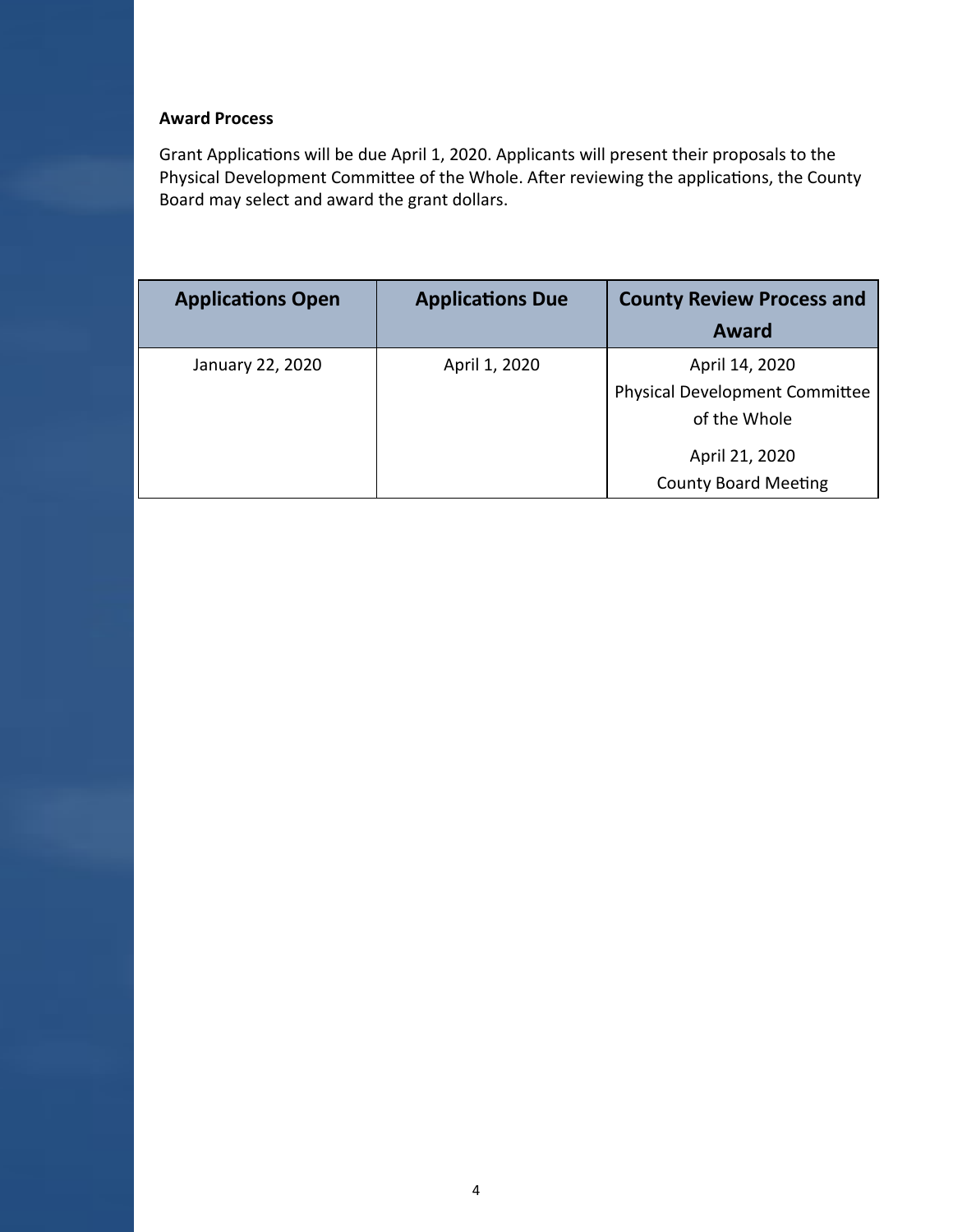# **Landfill Host Community**



# **Environmental Legacy Fund (ELF) Grant**

# **Pilot Program**

| Organization:                                       |                                                                                                           |
|-----------------------------------------------------|-----------------------------------------------------------------------------------------------------------|
| <b>Contact:</b>                                     |                                                                                                           |
| <b>Contact Email:</b>                               |                                                                                                           |
| <b>Contact Phone:</b>                               |                                                                                                           |
| <b>Expenditure Category (page 3):</b>               |                                                                                                           |
| businesses, etc.                                    | Collaborators: Partner Organizations, research institutions, state/federal agencies, non-profits, local   |
|                                                     |                                                                                                           |
|                                                     | Funding Background: Additional grants, private investment, or organizational match funds for the project. |
|                                                     |                                                                                                           |
| will be served.                                     | Statement of Need: Describe what the program or project will attempt to address and the population that   |
|                                                     |                                                                                                           |
|                                                     |                                                                                                           |
|                                                     |                                                                                                           |
|                                                     |                                                                                                           |
| Include information on what the desired outcome is. | Program Description: Describe the project or program including information on how it will be implemented. |
|                                                     |                                                                                                           |
|                                                     |                                                                                                           |
|                                                     |                                                                                                           |